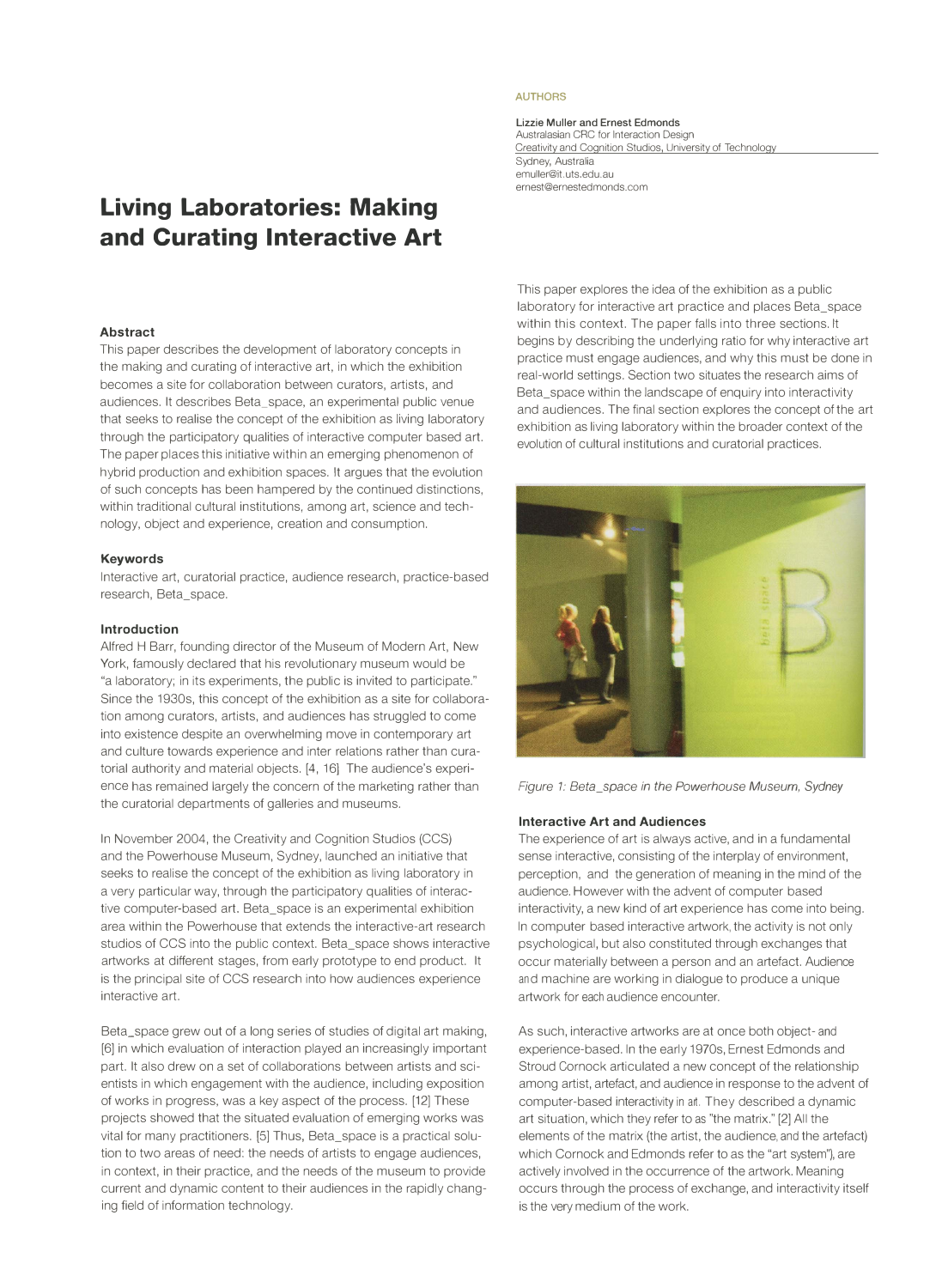For researchers seeking to better understand interactive art, it is necessary to study the complete "matrix" and the exchanges that our within it. Studying the art system in isolation from its audience can only lead to a partial understanding at best and misleading results at worst.

To begin to understand interactive art, we must begin to question how interactivity as a medium produces meaning. Some of the most important work in this area has been done in the field of human-computer interaction. For example, Lucy Suchman, in her influential book *P*lans and Situated Actions, [18] locates the source of meaning in situated action itself. In so doing, she emphasizes a notion of interactivity in which action is central and goals are emergent. Human actors "achieve" meaning in their encounters with interactive artefacts through action. This achievement is rooted in the contingent resources of the context, which are brought into being by the situated action that requires them. As a result, "the significance of artifacts and actions ... has an essential relationship to their particular, concrete circumstances." Studying the audience experience! of interactive art in context is, therefore, of primary importance to understanding interactivity as a medium.

#### **The Landscape of Audience Research**

#### *Th***<sup>e</sup>** *audience and the museum*

Beta\_space aims to provide practice-based researchers in interactive art a space in which to engage with audiences. In doing so, it builds on, and extends, a general evolution in the concept of the museum from a repository of both objects and authority to a site of questioning and experience. Karsten Schubert gives an account of this shift in the museum concept from the French Revolution to the present day, claiming that "the history of the museum ... could be viewed as a gradual shift of the visitor from the periphery to the centre of museal practice." [15]

However, he goes on to suggest that the growing inclusion of the audience owes most not to democratised ideas of pedagogy and aesthetics but rather to the museum's inescapable submission to the imperatives of the market. The catastrophic decline of public funding in the 1980s for cultural institutions forced an increased consideration of visitor attendance and satisfaction to justify public investment and court sponsorship, and bring in much-needed revenue. Schubert's analysis would explain why most understanding of and communication with audiences is still the province of the marketing and education departments, rather than the curatorial departments of museums. While a general trend toward an open, dialogic, and collaborative curatorial practice is emerging, Barr's vision of the laboratory" in which the audience participates will remain unrealised s long as audiences remain "clients" rather than partners, and as long as curatorial research focuses primarily on objects and artists rather than audience experience.

### *Empirical audience research and interactivity*

Existing approaches to studying the relationship of audiences to interactivity can be grouped in two categories. The first comes from traditional museological approach and focuses on education and interpretation. The second comes from the field of humancomputer interaction and offers a new perspective on understanding of interactivity.

#### *Education and interpretation*

The majority of existing work on the impact of information technology in museums and galleries focuses on their educational and interpretive use rather than their existence as artworks or cultural objects in their own right.

Beryl Graham points out that there is very little evaluation of interactive artwork, but that there are a number of adjacent fields, such as evaluation of interactive educational technologies in classrooms, evaluation of museum exhibits in general, and some work on evaluation of interactive museum exhibits, that provide data and methodologies to build on. [8]

Such studies are mainly based on observation, questionnaires, and interviews, and they involve questions such as length of use, satisfaction of use, efficacy of interface, patterns of movement, and behaviour and social interaction.

# *Human-computer interaction (HCI)*

There is a growing body of work that draws together HCI and art. Edmonds et al [8] have conducted extensive studies of digital art practice, developing new HCI methods for the purpose. Hook et al [10] have used the co-discovery method as a means to gather verbal data describing the audience experience by recording conversations between research participants in laboratory situations.

Research by vom Lehn et al [20] uses an ethnomethodological approach to understanding how audiences encounter interactive exhibits in real-world settings. Through video-based observations of visitors to galleries and museums, vom Lehn et al show how the audience experience of interactive artwork is socially determined. From a human-centred design approach, Robertson et al [14] have used extensive field observations of audience behaviour in museums and galleries to develop design tools for creation of interactive exhibits.

#### *Practice-based research in Beta\_space*

The Beta\_space initiative draws together these areas of research, bridging the gaps between formative evaluation, observational research in real world settings, and more in-depth verbal data-gathering in laboratory conditions.

Beta\_space is a "living laboratory" in two respects. Firstly, it provides a long-term context for collecting data on the audience experience. Secondly, it provides a dedicated base for iterative creative development. Beta\_space offers practice-based researchers an opportunity to collaborate with audiences in development of new artworks, allowing artists and curators to work with interactivity as a medium, refining and developing it through the lived experience of the audience.

In-depth discussions of the research process, case studies and results from the Beta\_space initiative have been published elsewhere [2, 3]. This paper goes on to explore the idea of the initiative as an experimental exhibition area, and the implications of this.

# **BETA\_SPACE IN CONTEXT**

*The challenge of interactive media to curatorial practice*  The challenge for artists and curators producing and exhibiting interactive artworks is to find a way to allow the physical centre of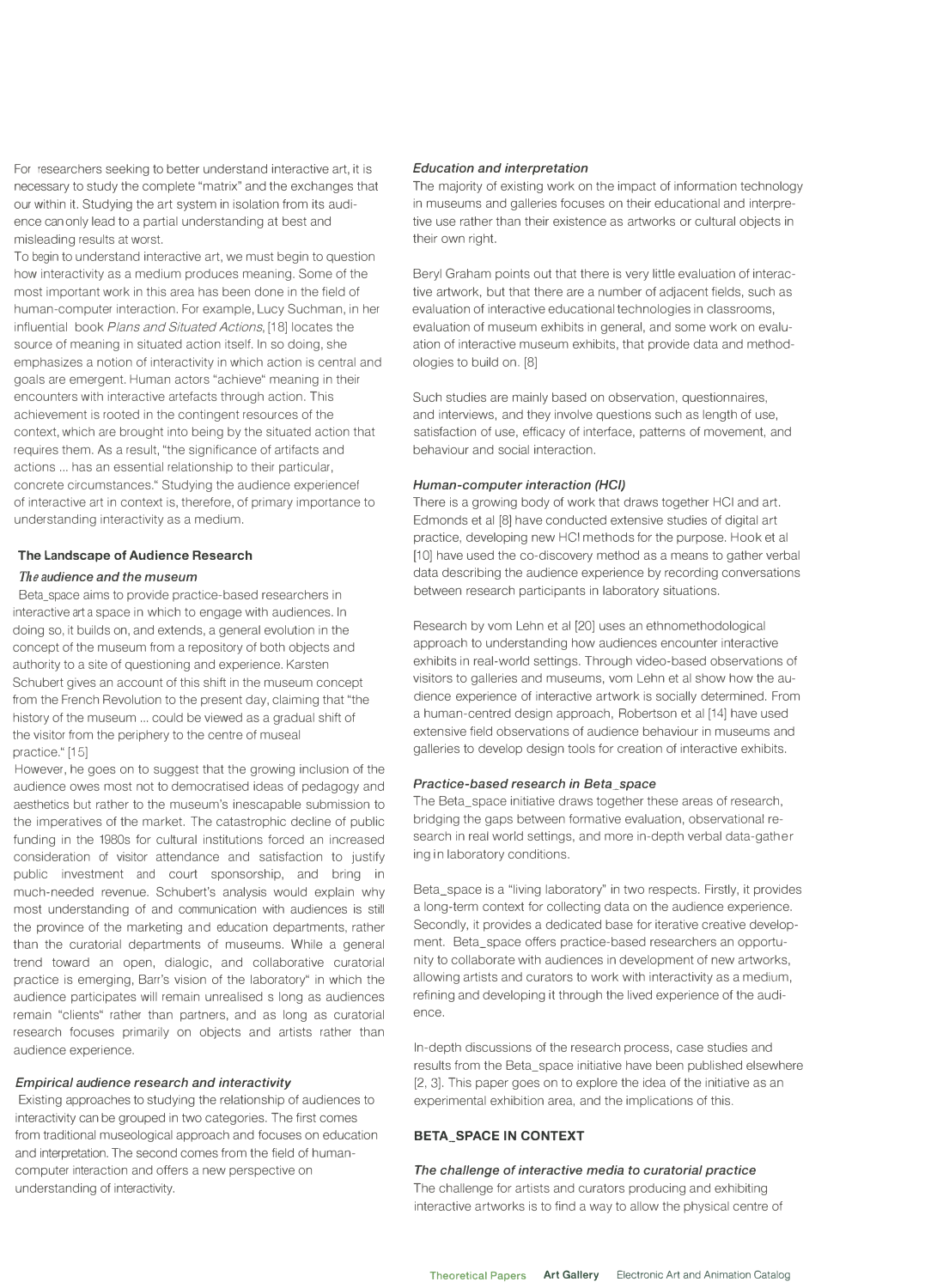the museum to evolve alongside the demands and opportunities opened up by this new form. Most discussion about the impact of computer-based new media on both museums and galleries has focused on education, marketing, and archiving, while the potential impact on curatorial practice has not become part of mainstream research and discussion. Lev Manovich has attributed the contemporary art establishment's lack of engagement with new technology to the division between "Turing land" (inhabited by the computer arts) and "Duchamp land" (inhabited by post-modern conceptual art) [13]. Both Edward Shanken [17] and Gloria Sutton [19] have produced subtle and informed historical critiques of this separation, however the fact remains that the traditional museological world has not yet seized the challenge thrown down by the increasing integration of interactive technologies in contemporary art practice.



*Figure 2: lamoscope (Fels and Mase) in Beta\_space [3]* 

On the other hand, a growing body of specialist practitioners is vibrantly engaged in debating the transformations of curatorial practice and establishing a body of "best-practice" knowledge. A great deal of this work is taking place within the email lists and online communities that make up a large proportion of the professional exchange within the world of new-technology art. These responsive communities are attempting to combat a current lack of published references, as Beryl Graham, founder of the CRUMB discussion list and resource, has written: "The problem with curating new media art is that the fascinating range of challenges is matched only by the dearth of data and material available to help curators." [9]. Recently, significant conferences such as "Curating, Immateriality, Systems" (Tate Modern, London, 2005) and "Refresh" (The Banff Centre, 2005) have drawn together practitioners in the area and raised the growing importance of these issues.

# **A return to "Wonder chambers"**

One of the major restrictions on the evolution of the cultural institution is the entrenched division in museological practice between art and science and technology.

In "Museums on the Digital Frontier," [11] Friedrich Kittler describes the phenomenon of the Wonder Chamber, a model of transversal cultural collection and display that existed before the emergence of the modern museum institution as we know it:

... the objects assembled in wonder chambers at the dawn of the modern age were not only artworks ... These were accompanie: by marvels of science, technology, and nature: fossils, physical tools, zoological freaks, and so forth. But then a historical caesura led to the modern museum - an institution barring any item that was not totally absorbed into its aesthetic ... "

Since then, Kittler claims, collections of art and collections of science have existed "according to the schema or schism of two cultures', and despite the encroachment of digital technology as both a mean of production and reproduction of art: "[t]he rift between art and technology, as inflicted by the classical museum, remains untouched by modern forms of presentation ... the age of wonder chambers has not returned".

Experiencing interactive art means engaging with both art and technology and science. Ross Gibson has argued that its significance as a contemporary artform is in providing a lived experience of the complexity of modern existence in much the same way as the 18th-century novel allowed people to live through the changing complexities of that time [7]. Interactive art is a culturally provocative form that problematises the divisions of the "two cultures" and calls for a new kind of hybrid exhibition space.

In the past three decades, hybrid spaces have emerged around integrated art practice and new technology research, a phenomenon described by Michael Century [1] as the "Studio Laboratory." A crucial characteristic shared by the most influential of these centres is the combination of production with public exhibition and, in some cases, permanent collections of interactive artwork. It is in such cases, where the public meets the transdisciplinary creation of the artwork, where production and presentation are drawn together. that Barr's vision of the museum as public laboratory can be realised

Building on this hybrid phenomenon, Beta\_space attempts to overcome the two-culture divide by placing interactive art in a science-and-technology context. In general, the science/technology side of the schism has tended to be more open to "infiltration" by art, with some high-profile institutions such as the Exploratorium in San Francisco and the London Science Museum exhibiting art as an increasingly integral part of their display strategy. They are developing an art historical context could exist within an overall emphasis on human enquiry and ingenuity.

# **CONCLUSION**

Beta\_space breaks down the boundaries between art, science, and technology and production and presentation through an iterative approach to creating and displaying interactive art. Purposefully including the audience in this process from the start changes the relationship of the artist and curator to the audience, and the relationship of the audience to the artwork, creating a culture of participation and contribution rather than consumption. This shift to audience engagement in making and curating is vital for cultural institutions to remain relevant to aesthetic experience.

#### **Acknowledgment**

This research/work was [partly] conducted within the Australasian CRC for Interaction Design, which is established and supported under the Australian Government's Cooperative Research Centres Programme.